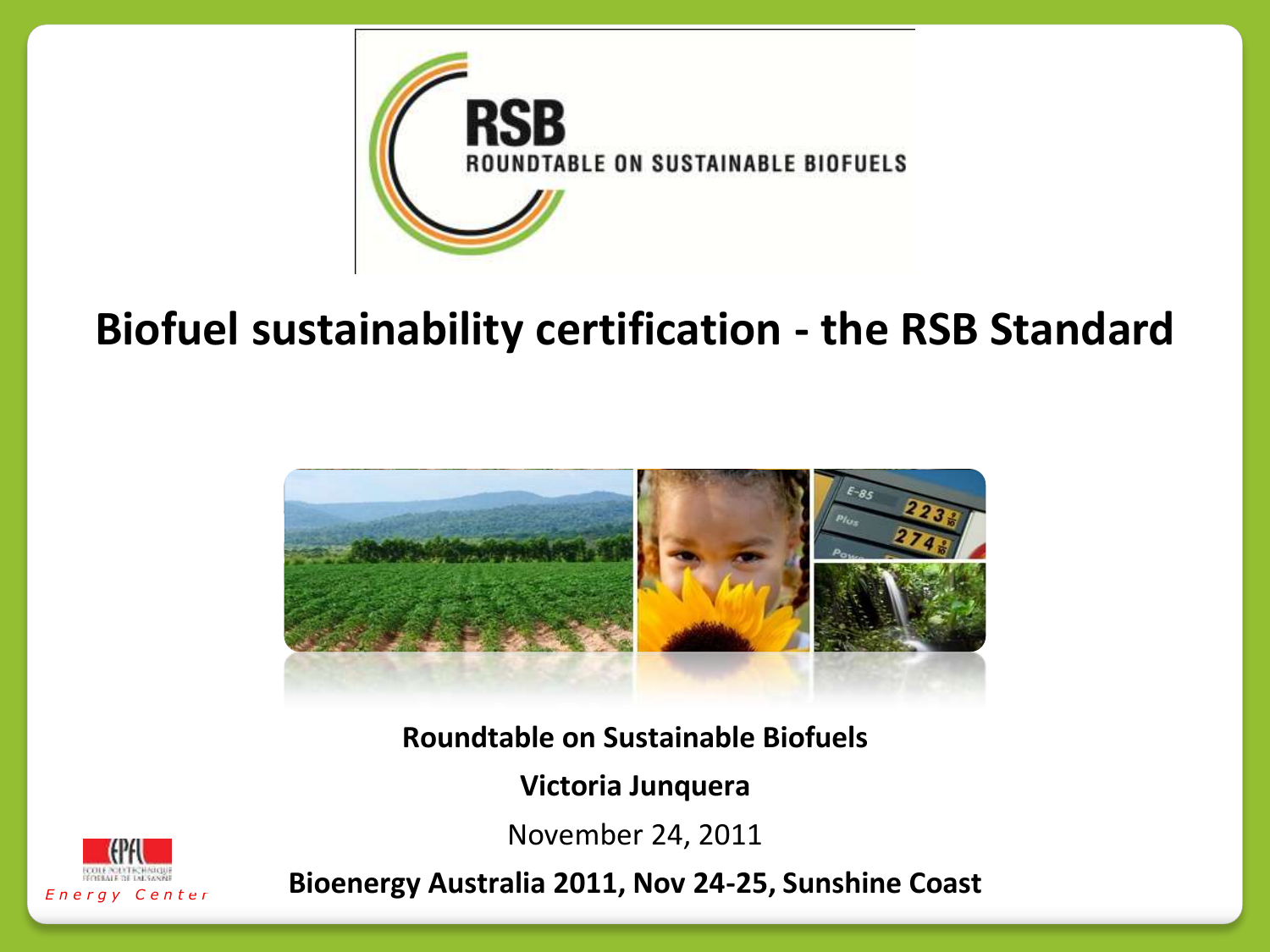#### *Biofuel Production Complex sustainability issues*

- ❖ GHG emissions
- Food security
- **❖** Conservation & land use change
- ❖ Indirect impacts
- Environmental impacts
- Socio-economic impacts
- Land rights
- $\div$  Implementation / supply chain











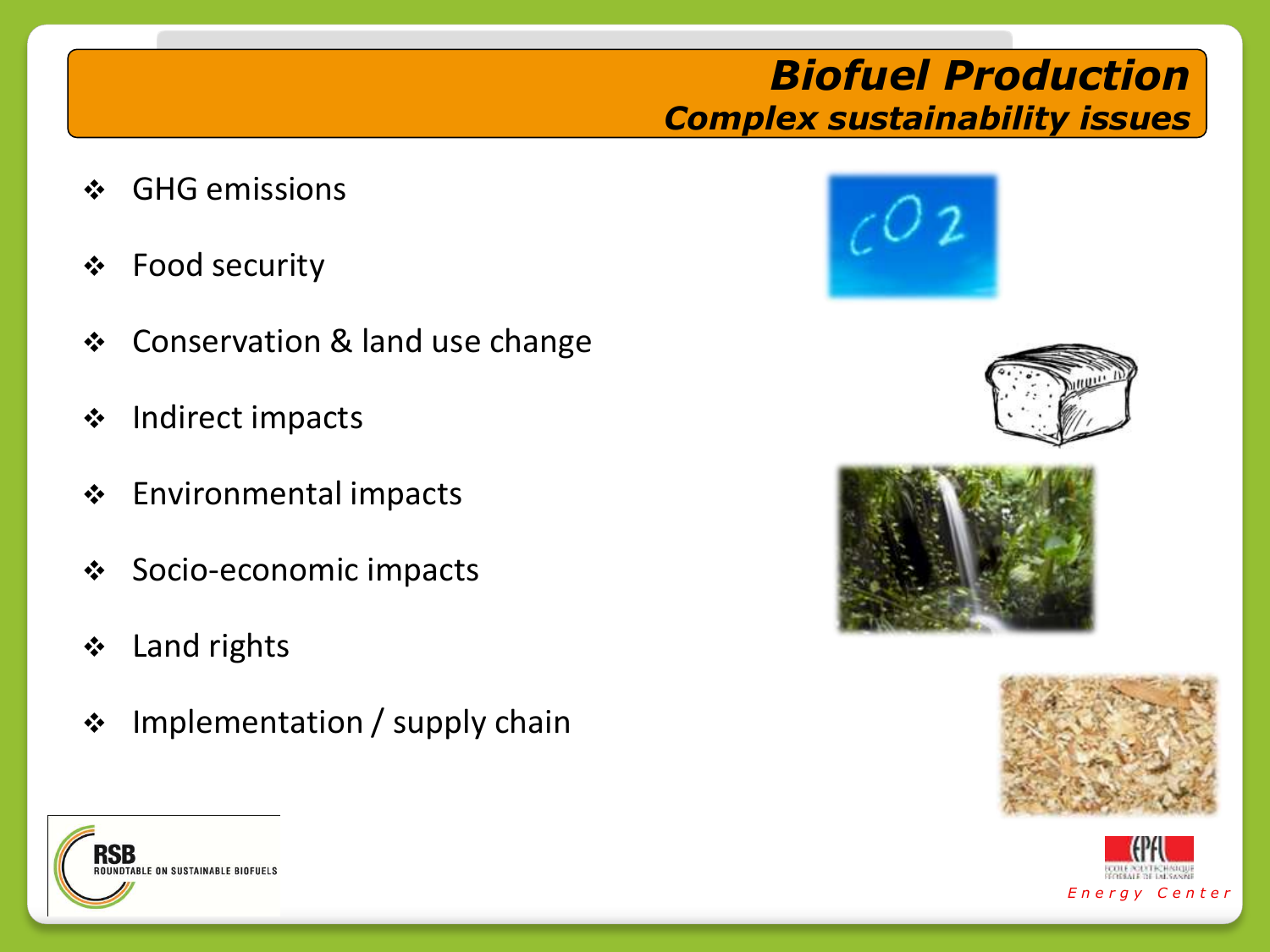## *Towards sustainable bioenergy development*

- «Top down» approach / big picture
	- Land productivity: competition for bioenergy, agriculture, livestock production, fibers, bioproducts
	- $\div$  Climate change
	- $\div$  Energy security
	- ❖ Etc.
- «Bottom up»: assessment at the operator level
	- Certification
	- Verification
	- Boundary can be wider than the scope of the operator (but not too



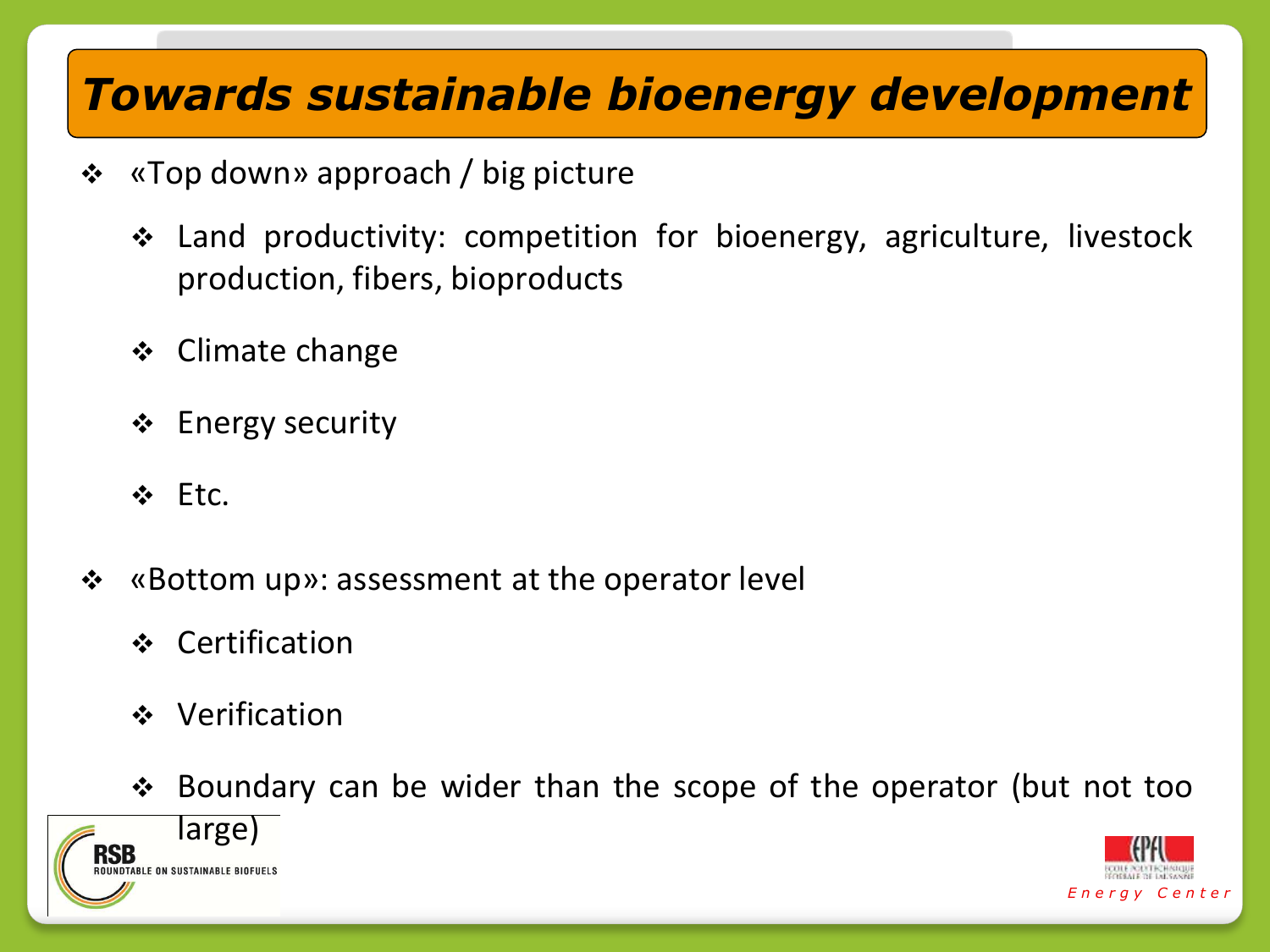## *The Drive for Sustainability Certification*

- Certification assesses sustainability at the **operator level**
- **Matrix** of sustainability parameters, certification **process** no quick answers
- Ensures a **level of sustainability** of an operation : minimum requirements
- Allows more sustainable operators to **distinguish** themselves in the marketplace from the worse performers
	- operators make a **claim of sustainability**
	- must be **verifiable**
- **Reduced risks** (social, environmental) and **improved internal management**



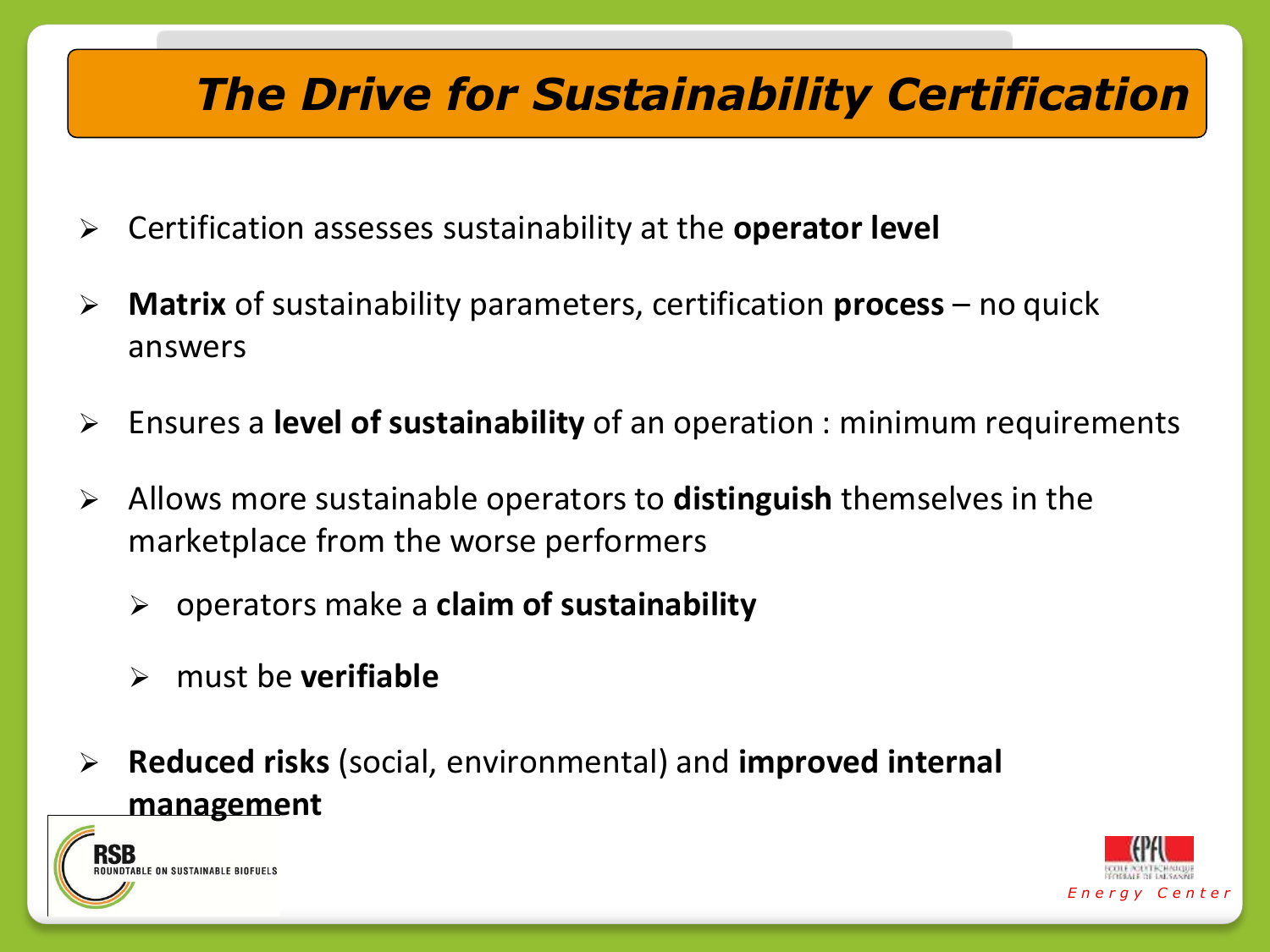# *The RSB Standard*

#### **Global, multi-stakeholder certification standard on sustainability and biofuels applicable to all feedstocks and biofuel types**



- Developed and approved by about **120 members from more than 35 countries** representing private sectors along the supply chain and NGO's. **RSB is a full ISEAL Member.**
- Covers **entire supply chain**
- **12 Principles & Criteria** (incl. GHG, biodiversity, food security etc.)
- Standard implemented in a **certification** scheme
- Applies to **all feedstocks +** enables geographic & crop specific **adaptations**
- $\div$  Recognized by the EU



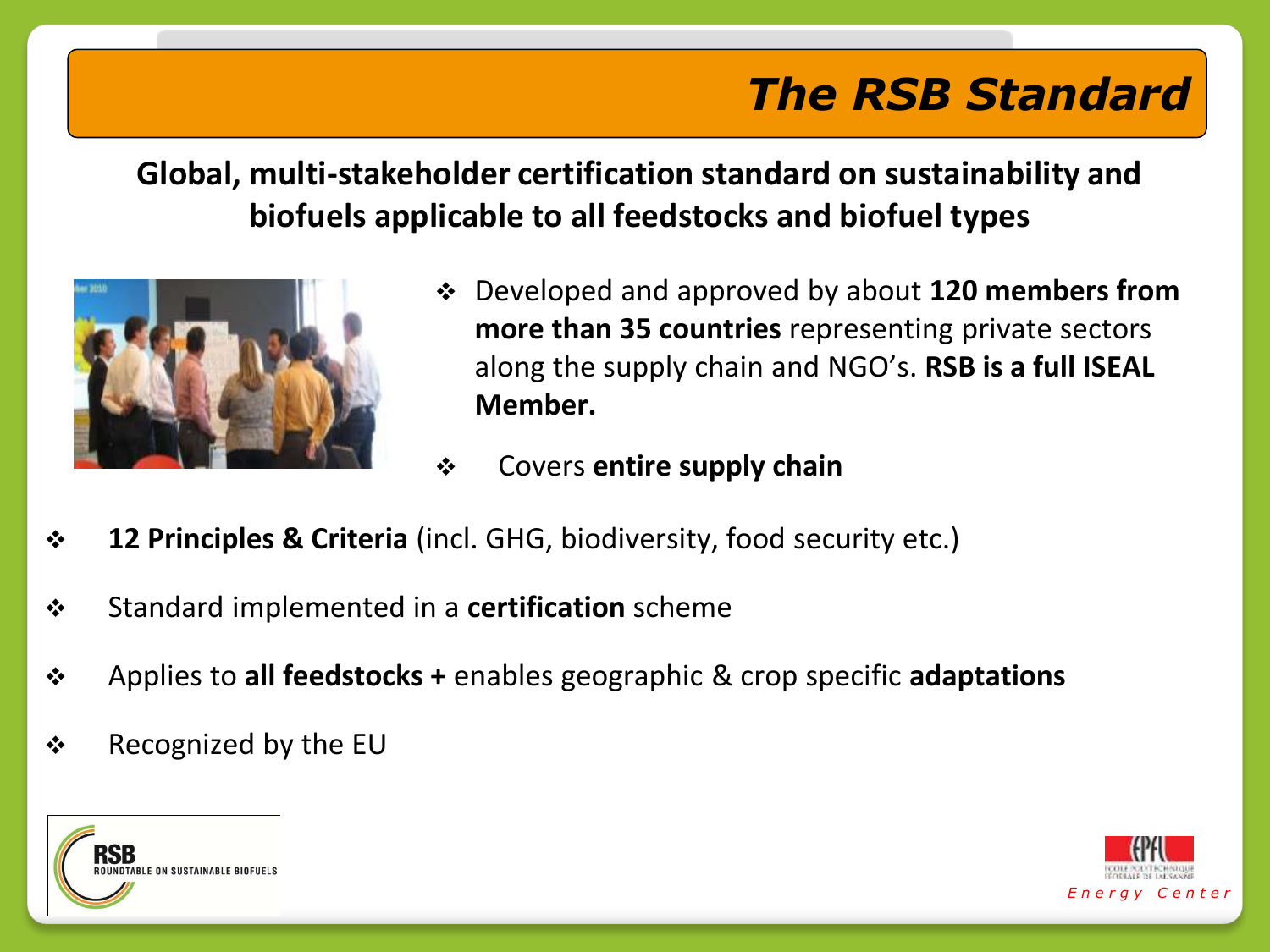## *A global discussion: RSB members*





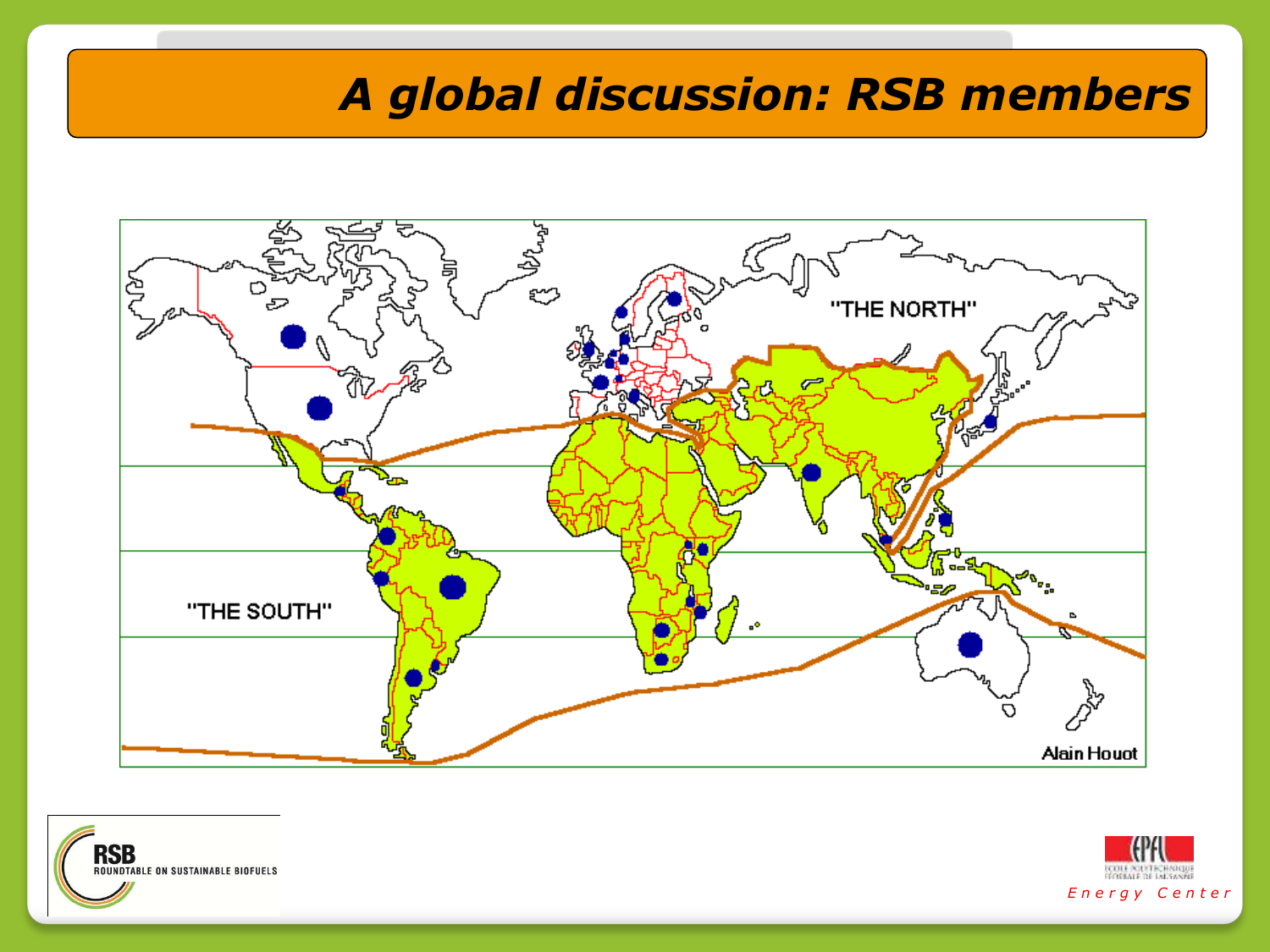#### *RSB Setup Central Elements*

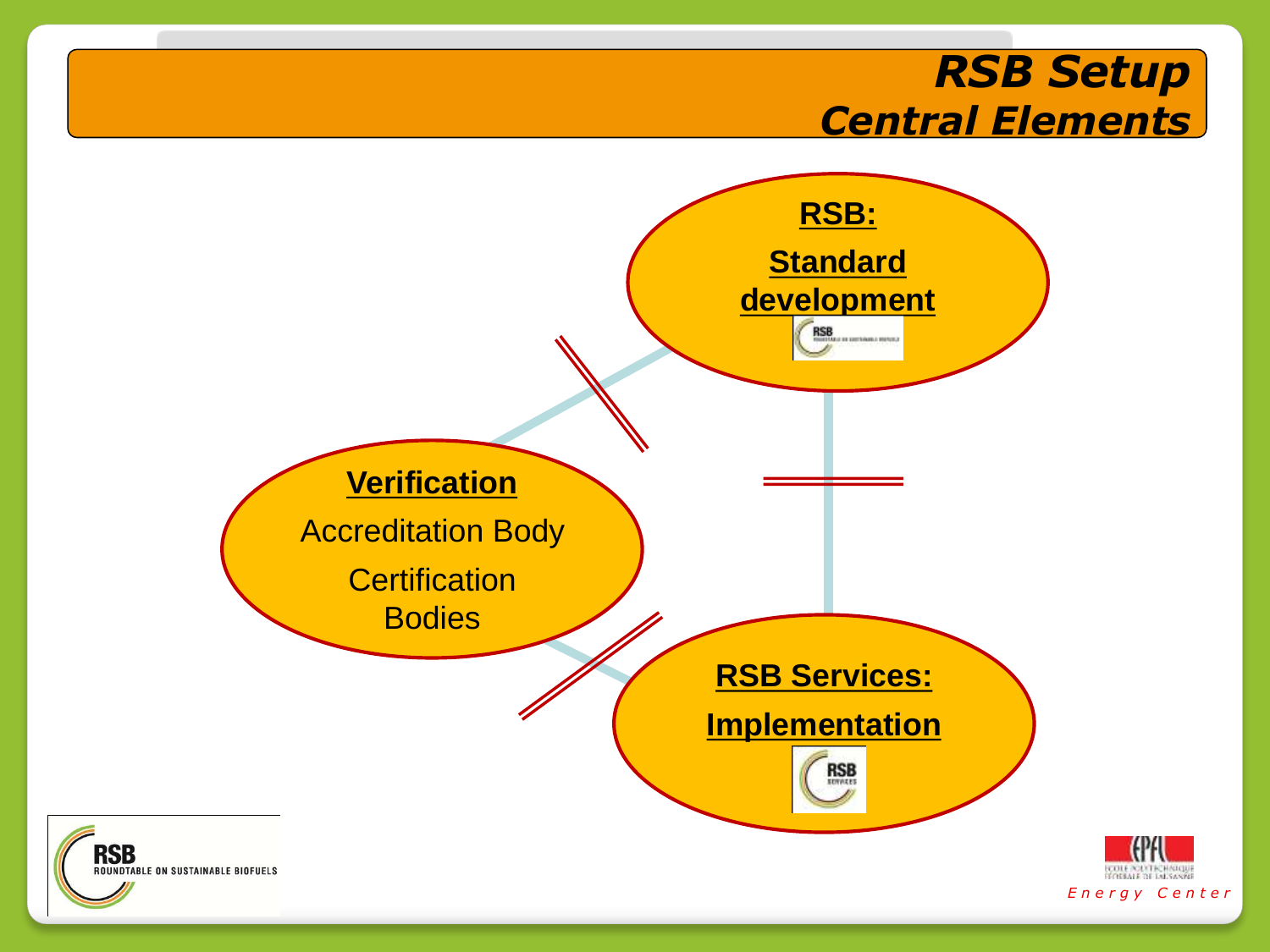#### *The RSB Governance*

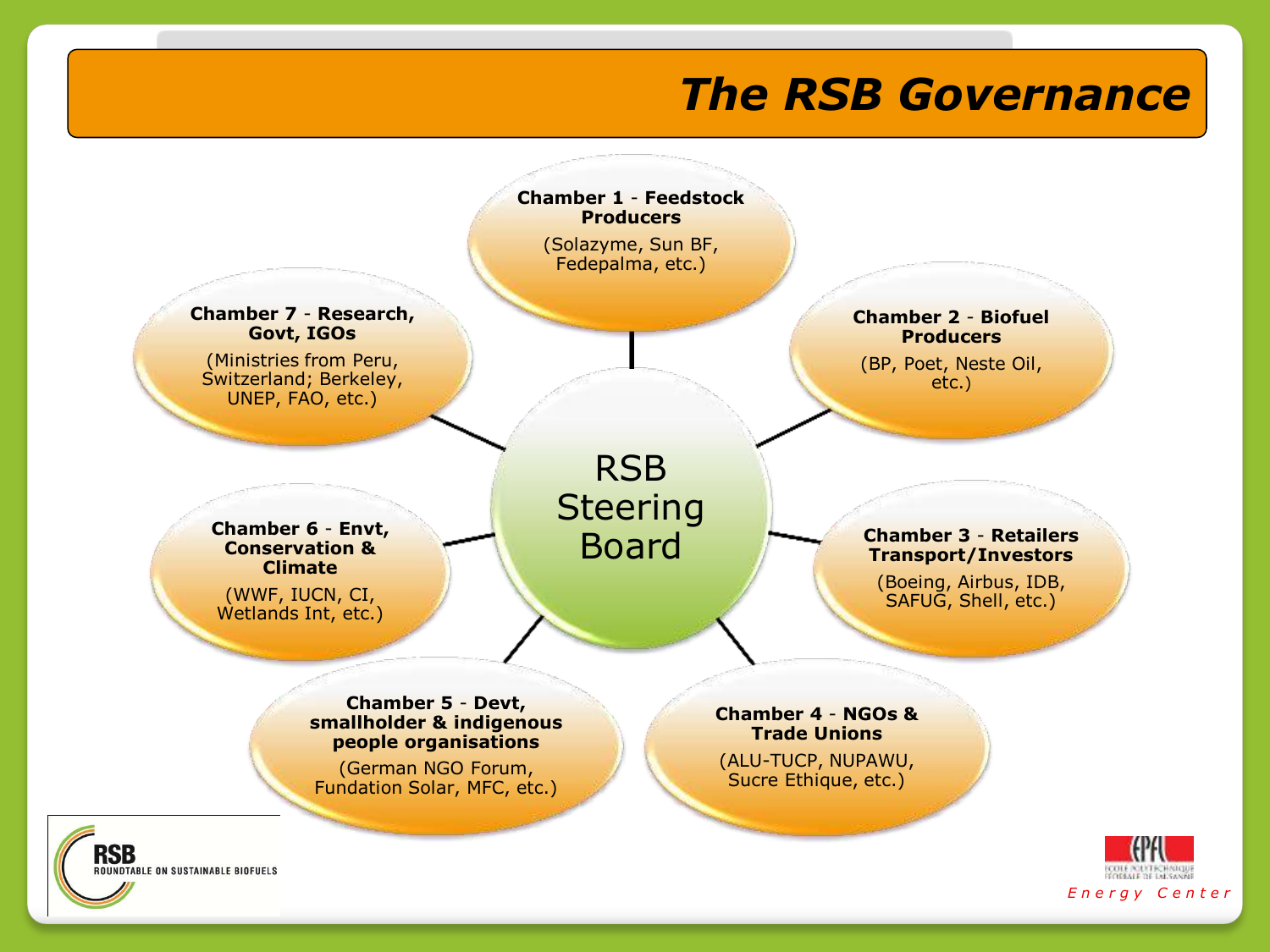## *12 Principles & Criteria*

|                                                                | Principle 1:<br><b>Legality</b><br>Principle 4:<br><b>Human &amp;</b><br><b>Labor Rights</b> |  | Principle 2:<br>Planning,<br><b>Monitoring &amp;</b><br><b>Continuous</b><br>Improvement |                                     | Principle 3:<br><b>Greenhouse</b><br>Gas<br><b>Emissions</b> |                      |
|----------------------------------------------------------------|----------------------------------------------------------------------------------------------|--|------------------------------------------------------------------------------------------|-------------------------------------|--------------------------------------------------------------|----------------------|
|                                                                |                                                                                              |  | Principle 5:<br><b>Rural &amp;</b><br><b>Social</b><br><b>Development</b>                |                                     | Principle 6:<br><b>Local Food</b><br><b>Security</b>         |                      |
|                                                                | Principle 7:<br><b>Conservat</b><br>ion                                                      |  | Principle 8:<br>Soil                                                                     | Principle 9:<br><b>Water</b>        |                                                              | Principle 10:<br>Air |
| <b>RSB</b><br><b><i>COUNDTABLE ON SUSTAINABLE BIOFUELS</i></b> | Principle 11:<br>Use of Technology,<br>Inputs, &<br><b>Management of</b><br><b>Waste</b>     |  |                                                                                          | Principle 12:<br><b>Land Rights</b> |                                                              |                      |

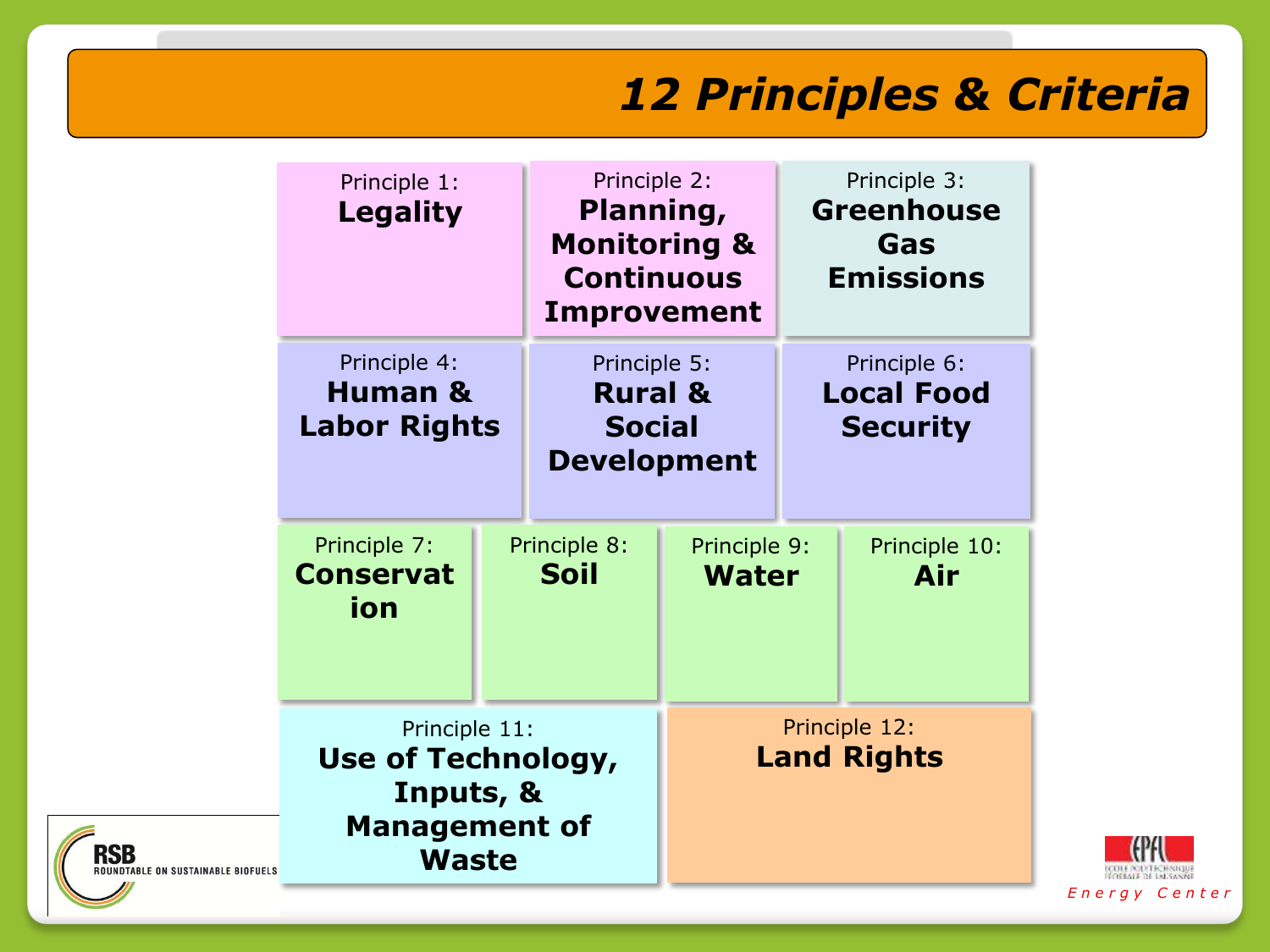## *RSB P&C's and Supporting Practical Tools*

- Principle 1: **Legality**
- Principle 2: **Planning, Monitoring & Continuous Improvement** Principle 3: **Greenhouse Gas Emissions**  Guidelines on ESIA and Stakeholder Engagement Methodology for GHG Calculation & RSB Tool
- Principle 4: **Human & Labor Rights**
- Principle 5: **Rural & Social Development**
- Principle 6: **Local Food Security**
- Principle 7: **Conservation**
- Principle 8: **Soil**
- Principle 9: **Water**
- Principle 10: **Air**
- Principle 11: **Use of Technology, Inputs, & Management of Waste**
- Principle 12: **Land Rights**





Guidelines on Food Security Assessment

Guidelines on Conservation Assessment

Guidelines on Soil Assessment

Guidelines on Water Assessment

Guidelines on Land Rights Assessment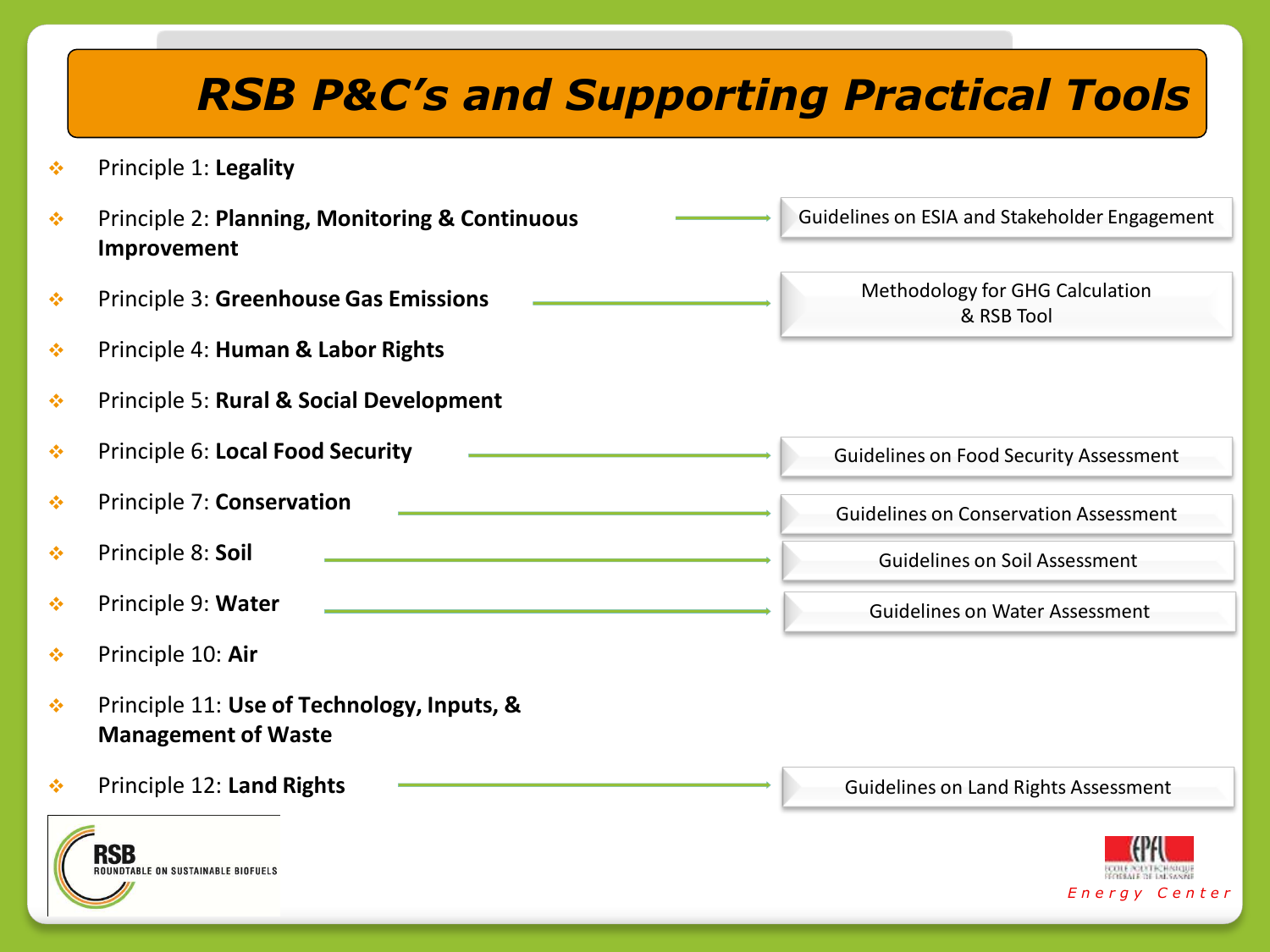## *The RSB Certification System*

- Managed by **RSB Services** (independent entity)
- Certification system based on **3rd party independent audits**  by RSB-accredited certification bodies (CBs)
- **No self-declaration** of compliance allowed as basis for certification
- **Risk management** system to **lower auditing costs** (assesses type and frequency of audits for each operator)



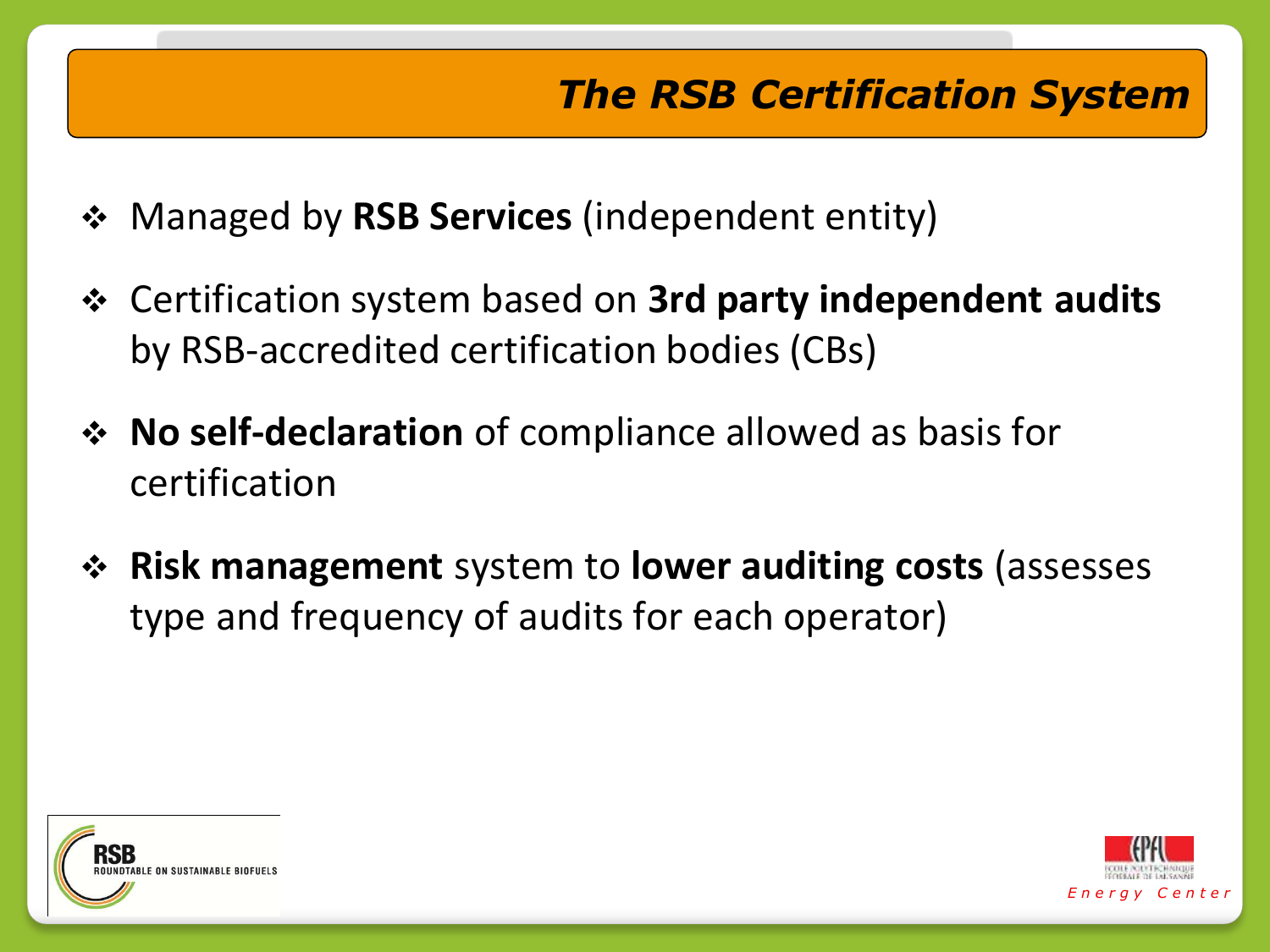# *RSB Certification Partners*

#### **Certification bodies accredited to date:**



#### **In the process:**

















**Industrie Service** 



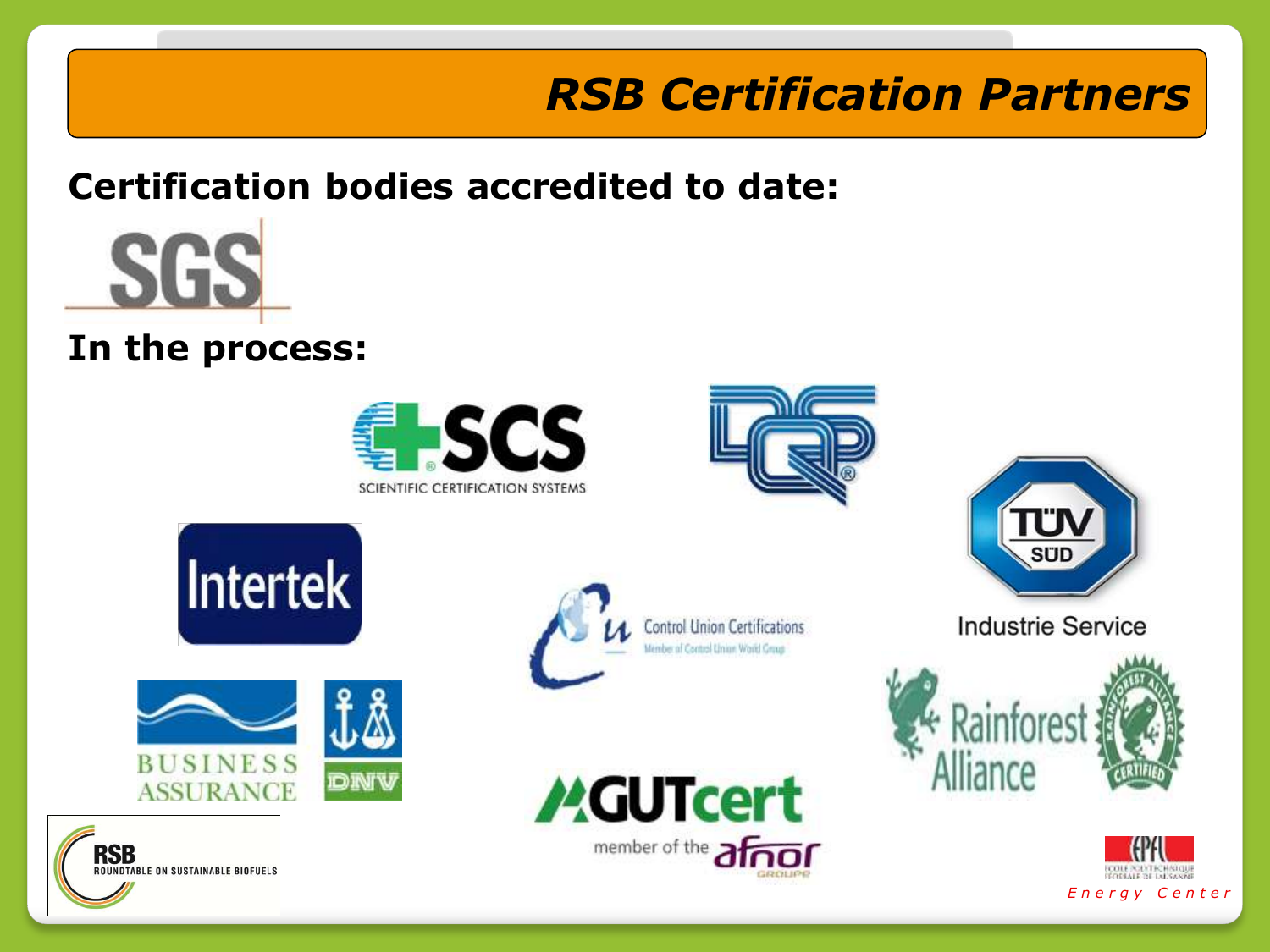# *RSB Certification Activities*

- ◆ The RSB has received to date 7 applications for certification from biofuel operators
- First certification expected before end of 2011 / 1Q2012
- Assist operators who seek certification
- **❖** Training program for certification bodies
- ❖ Capacity building & outreaches



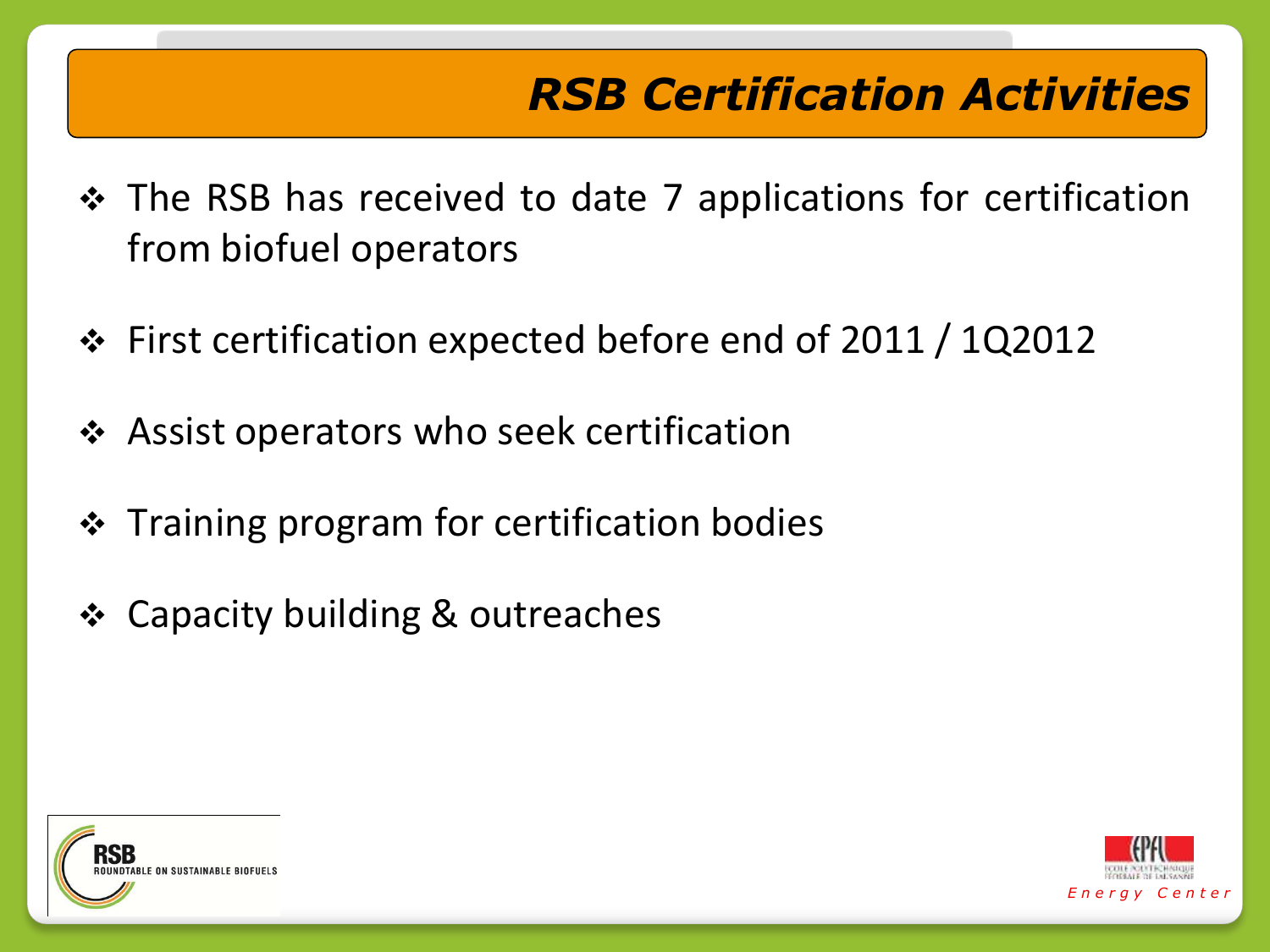## *RSB as a platform*

- Collaboration with governments / international organizations
	- E.g., to integrate sustainability criteria in regulations
- ◆ Work on indirect impacts, IIEG
- ◆ Adaptation of the RSB Standard
	- **↑ Regional adaptations**
	- Feedstock adaptations
	- Smallholder farmers
- Benchmarking of other standards / regulations



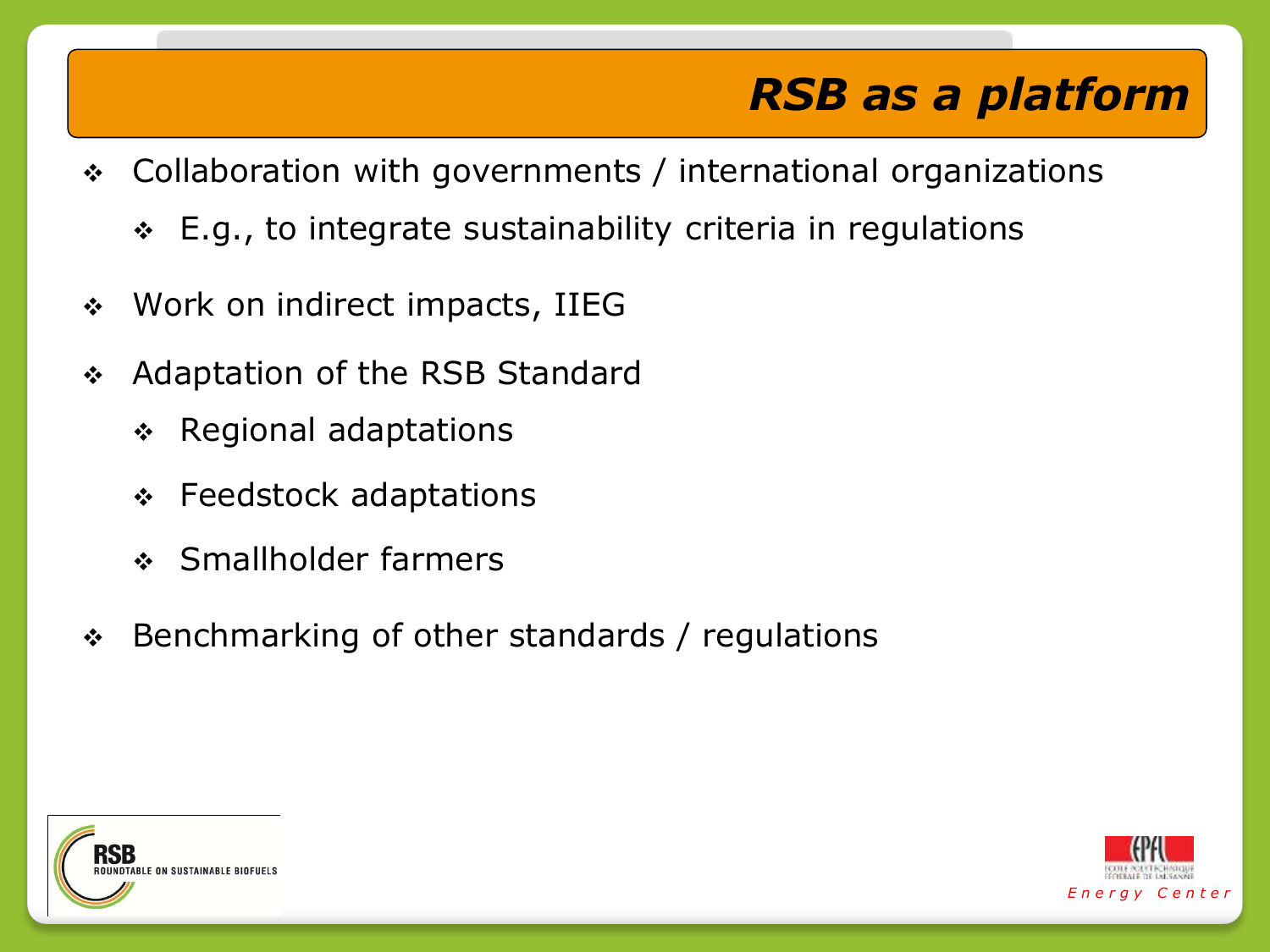#### *Australia: Biofuel sustainability requirements*

- ❖ Sustainability standards
	- ❖ ISO Sustainability Standard
	- Interim Sustainability Standard for Australia
- Currently NSW requires that biofuel operations meet the RSB P&C (Version Zero)



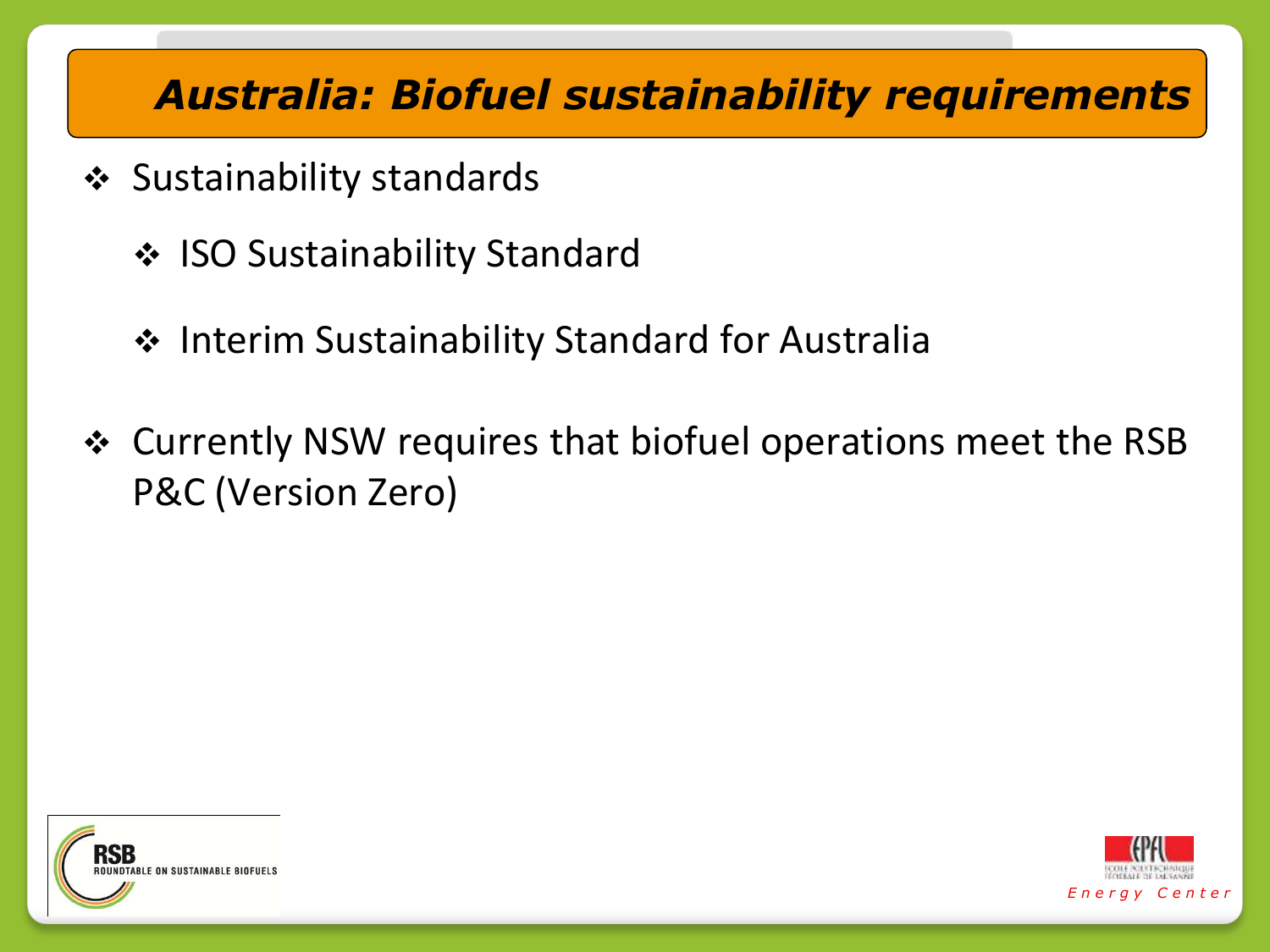## *The RSB Standard in Australia*

- ◆ RSB Standard is the product of 4 years of work and the involvement of hundreds of stakeholders around the world
- ❖ Can be used to inform the development of the Australian sustainability standard (Interim/ISO)
- Benchmark ISO Standard / RSB
- $\div$  Both certifications are possible



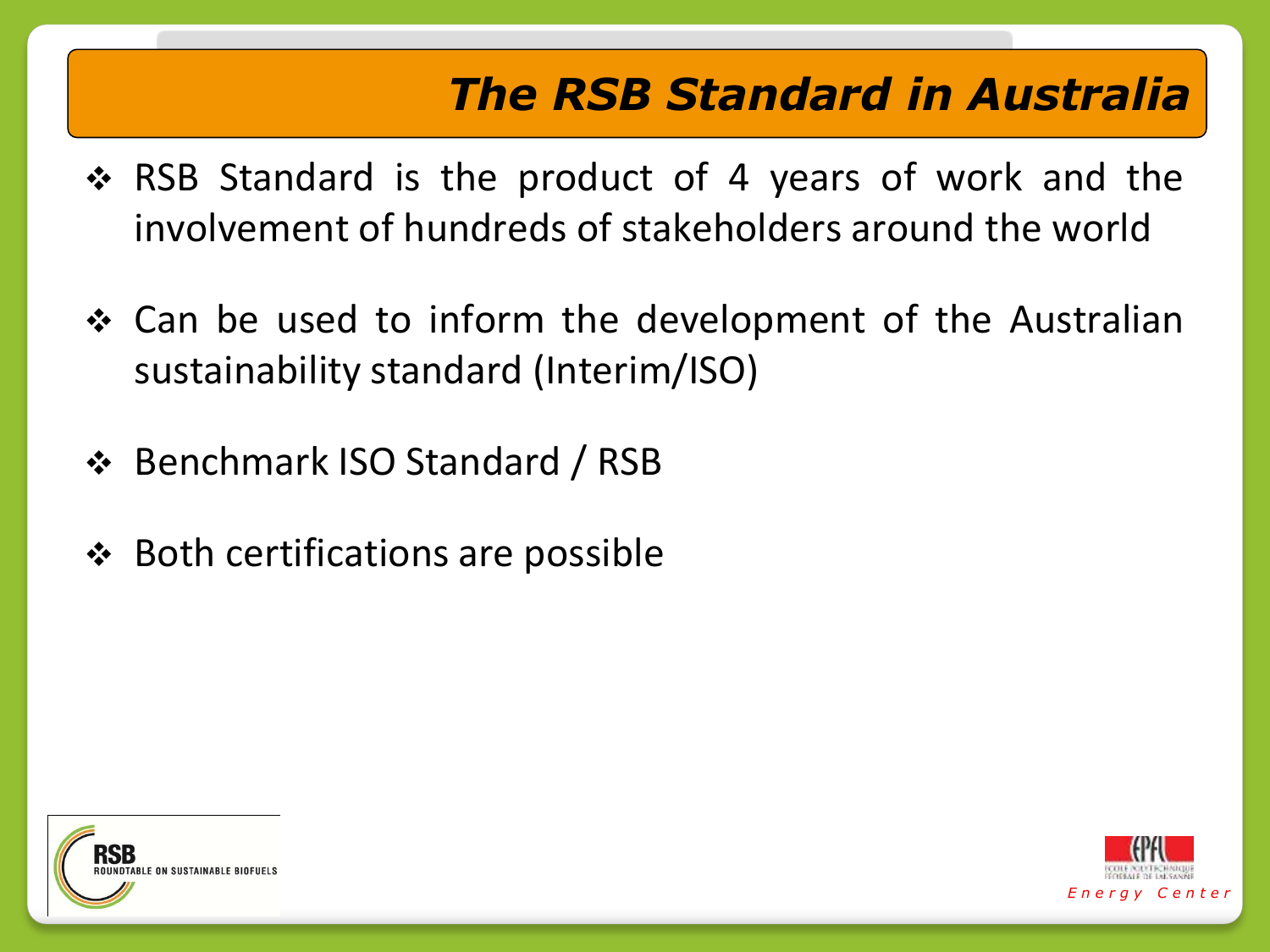## *Conclusion*

- $\div$  The RSB has developed a sustainability standard for biofuels and bioenergy
	- Principles & Criteria, Indicators & Guidelines
	- ❖ Implementation: Certification & Verification, Chain of Custody
- Globally applicable, broadly respected & deemed ambitious
- Based on third party verification and auditing with strict audit requirements
- ◆ Working with governments and stakeholders to make the standard practical
- Can be used to inform other standards / frameworks / regulations
- First RSB certification(s) expected before end 2011